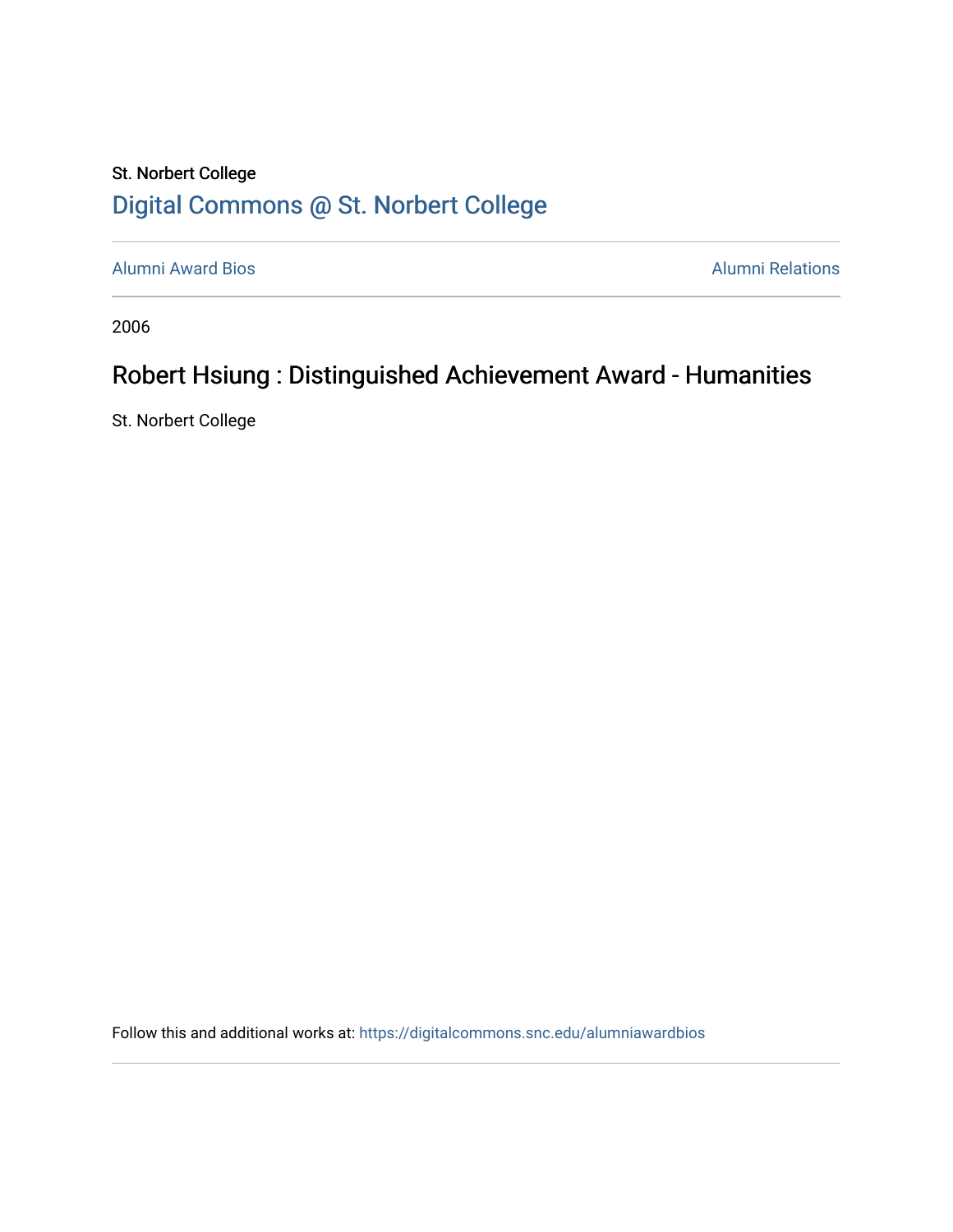

 $\geq$  [Alumni](https://www.snc.edu/alumni/)  $\geq$  [Alumni Awards](https://www.snc.edu/alumni/awards/)  $\geq$  2006 Distinguished Achievement Award - Humanities A

## [Alumni](https://www.snc.edu/alumni/index.html)

[Events & Reunions](https://www.snc.edu/alumni/event/index.html) [Behind the Arch](https://www.snc.edu/alumni/event/behindthearch/) [Benefits and Services](https://www.snc.edu/alumni/benefits.html) [Get Involved](https://www.snc.edu/alumni/getinvolved.html) [Give to SNC](http://giving.snc.edu/) [Alumni Awards](https://www.snc.edu/alumni/awards/index.html) [Past Recipients](https://www.snc.edu/alumni/awards/recipients.html) [Knight Lights](https://www.snc.edu/alumni/knightlights/index.html) [Alumni-Owned](https://www.snc.edu/alumni/directory/index.html) [Businesses Network](https://www.snc.edu/alumni/directory/index.html) [Alumni Board](https://www.snc.edu/alumni/alumniboard.html) [Student Alumni](https://www.snc.edu/alumni/saa.html) [Ambassadors](https://www.snc.edu/alumni/saa.html) [Staff](https://www.snc.edu/alumni/contactus.html)

## 2006 Distinguished Achievement Award - Humanities Robert Hsiung '56

On a dark, early September morning in 1952, 17-year-old Robert Hsiung stepped off a train in De Pere, thus completing his long, often delayed trip from Hong Kong to become one of the first St. Norbert College students from Asia. An even longer, but just as eye-opening, journey was about to unfold.

Robert tried four different majors before settling on architecture, a choice that necessitated his transferring to the University of Illinois after three years at St. Norbert. It was at Illinois that he earned his bachelor's degree in architecture, and was awarded the School of Architecture's highest honor – the Bronze Tablet.

Nevertheless, St. Norbert College's impact on Robert's life was immediate and lasting. It began on that first day when he found the college administration building's main desk and was warmly greeted by a secretary's big, beautiful smile and her enthusiastic, "Robert, we've been expecting you." St. Norbert provided him with a full scholarship that included room and board; opened his eyes to a wide range of academic choices; gave him his first one-man show of his watercolor paintings; and stirred his interest in teaching, which would later become his main volunteer work.

In 1962, he earned a Master of Architecture degree from the Massachusetts Institute of Technology, and was a finalist in a 1961 national design competition for Boston's City Hall. Most of his career (1972-2004) was spent with Boston's Jung- Brannen Associates architecture firm, where he was lead designer and principal.

Among his architectural projects are the One Twenty High Street Towers in Boston; Baltimore's Joseph Meyerhoff Concert Hall; The Poynter Institute for Media Studies in St. Petersburg, Florida; and Tuft University's Elizabeth Mayer Campus Center. Robert is also a member of the National Trust for Historic Preservation, the Society for College and University Planning, the Boston Society of Architects, and an elected Fellow of the American Institute of Architects. According to his colleagues, all of Robert's work reflects a "synthesis of humanism, regional context and cultural history … committed to a team approach to designing projects … his personal effort is prodigious; his enthusiasm contagious and his example inspiring."

Remember his watercolor show back when he was a St. Norbert student? Well, that interest and